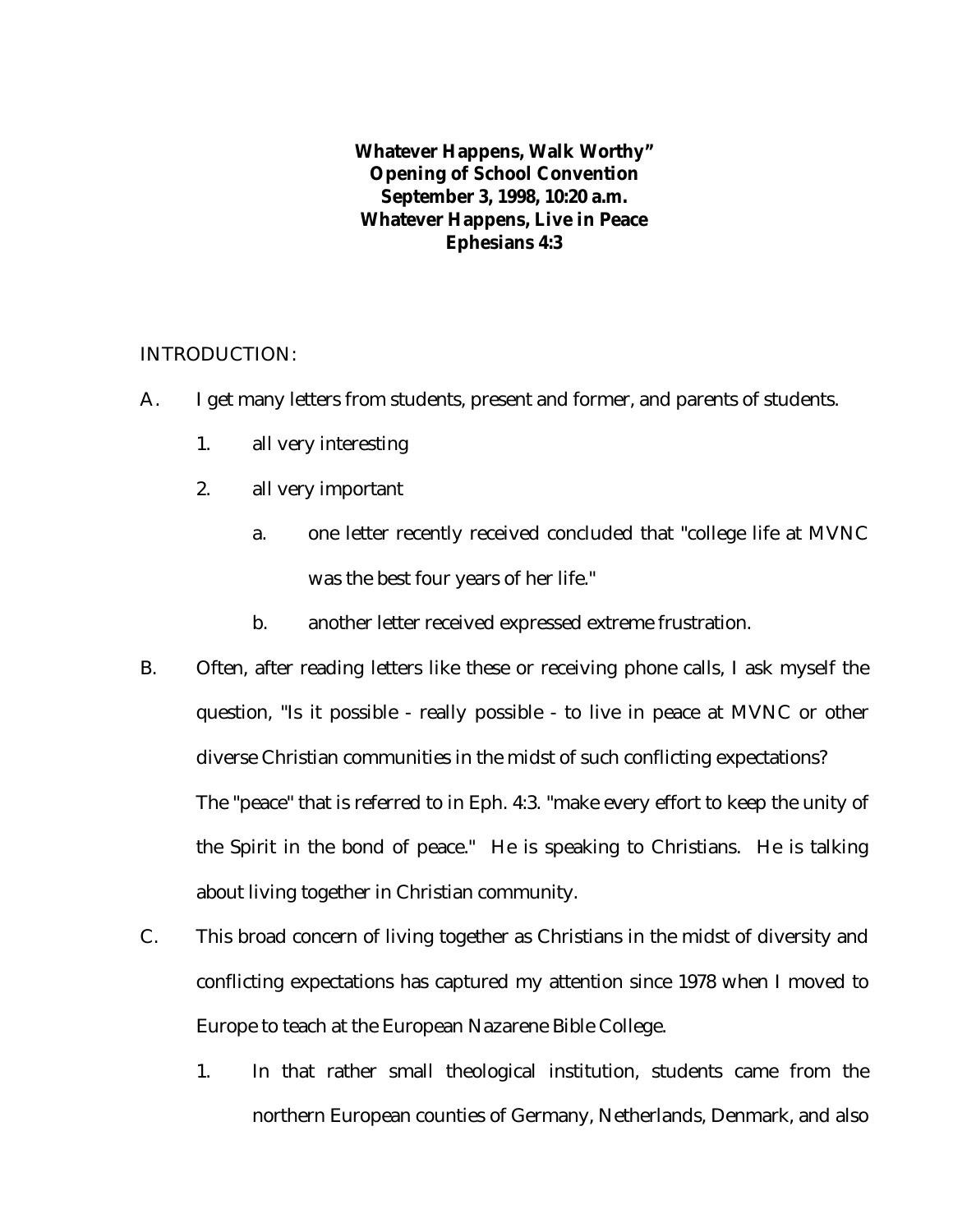from the southern countries of Portugal, Spain, and Italy. Very different cultures!

- 2. I began rather soon to ask the question, "How can we live together as Christians in such a way that our relationships are redemptive and a witness to unbelievers of the reconciling work of God in Christ?"
- D. The pursuit of this question continued in Asia where I served with students from highly developed countries economically (Japan, Korea, Taiwan, Australia, New Zealand), and students from underdeveloped countries economically or Third World countries (India, Indonesia, Philippines).
- E. It did not take me very long at MVNC in 1989 to discover the rich diversity and conflicting expectations associated with this campus.
	- 1. And, soon, I began to ask the question again...
	- 2. "How can we live together on this campus in such a way that our relationships are redemptive and a witness to unbelievers of the reconciling work of God in Christ?"
		- a. We ought to expect (even affirm) differences of opinions and ideas within a Christian community. After all, we strongly believe that every person is uniquely created in God's image and gifted by His spirit.
			- 1) MVNC is sponsored by the Church of the Nazarene, a holiness denomination within the early Methodist tradition, yet aggressively pursues students from other denominations - over thirty different denominations on campus.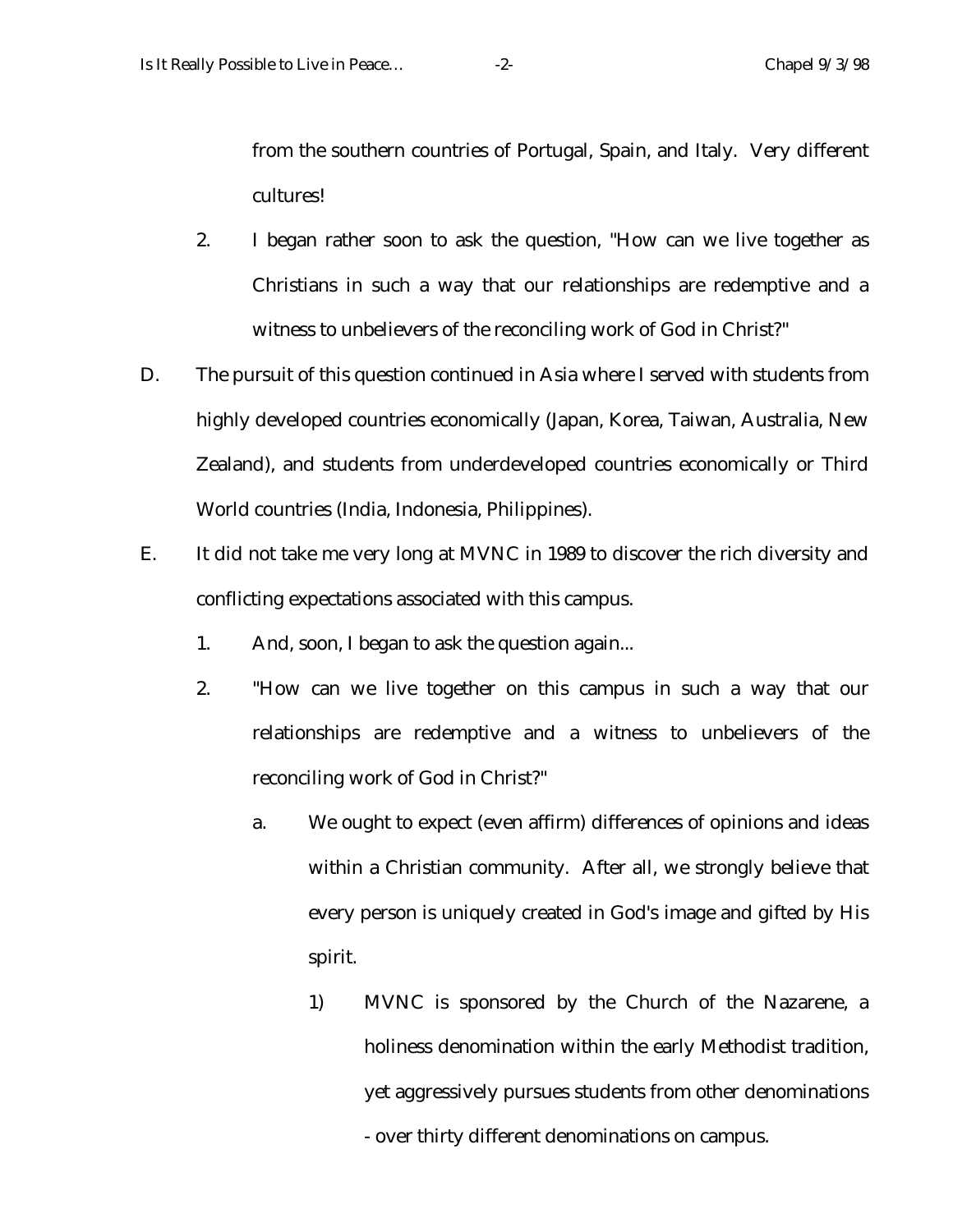- 2) And even if all of the students from the sponsoring denomination and the thirty-plus other denominations are Christians, there are genuine differences about the meaning and lifestyle of our Christian faith.
- b. Yet, not all students on campus profess faith in Jesus Christ.
	- 1) Some who do not, have grown up in the church, and for various reasons have rejected the claims of the gospel, rebelled or turned their back on Christianity.
	- 2) Still others are being exposed significantly to the Christian beliefs and lifestyles for the first time. Christian faith and local church involvement are really "new" for these students.
- c. To complicate the issue even more, we are seeking to attract students from off our region (24 states represented last year); to bring international students to our campus; and are looking at better ways to recruit and maintain minority and immigrant students.
- F. We ought to expect conflicting expectations, with such diversity, differences of opinion, conflict of ideas, degrees of maturity/immaturity, varieties of traditions, and the uniqueness of cultures and numerous expressions of subcultures on campus.
- G. Back to my question. Is it possible to live together in such a way that our relationships are redemptive and a witness to unbelievers of the reconciling work of God in Christ?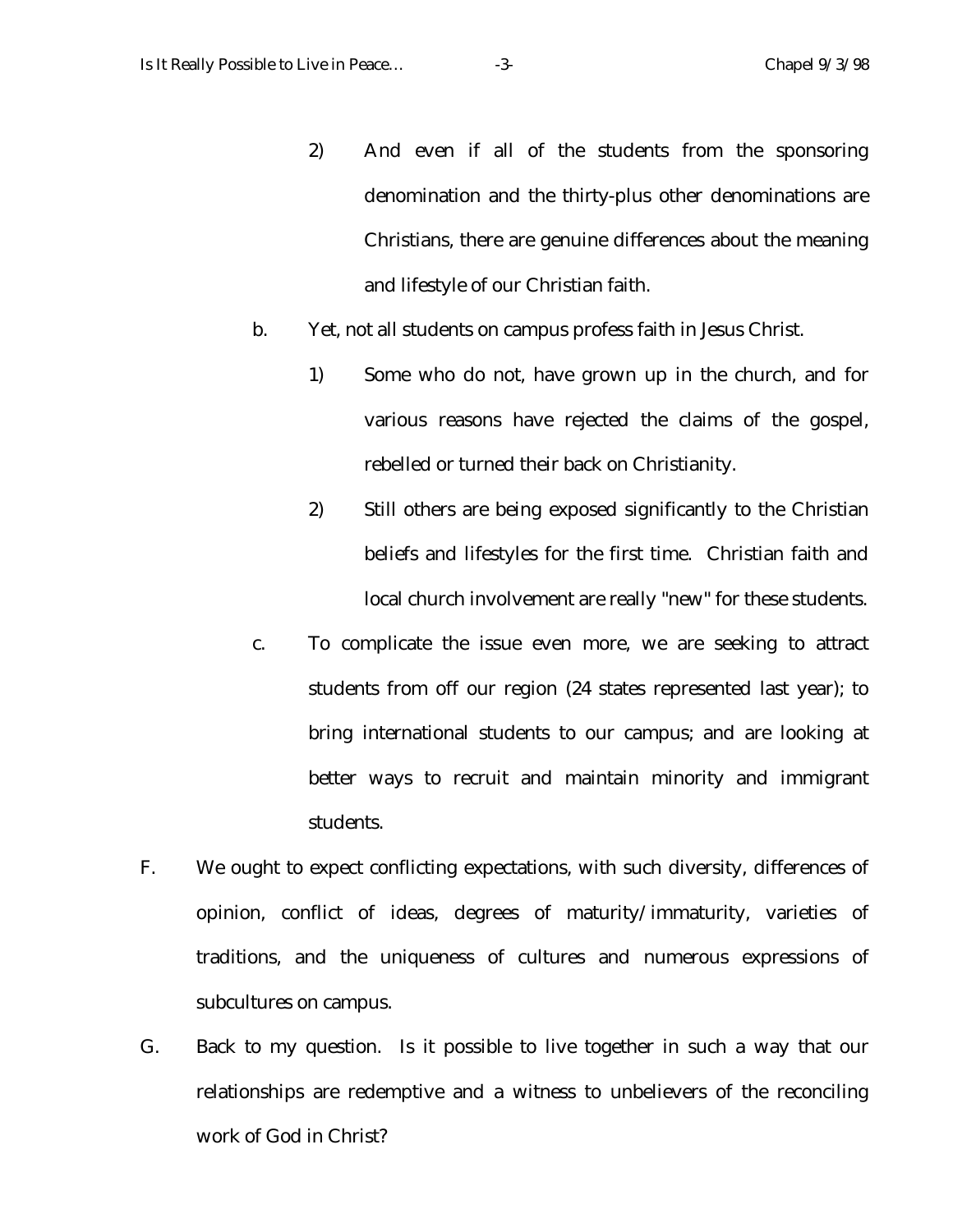- H. My answer is a resounding **YES!** Yes, it is possible. It is very definitely possible if we reaffirm three fundamental convictions:
- I. We need to reaffirm, often, who we are as a higher education institution.
	- A. We are a Christian community a community of faith.
	- B. The MVNC mission challenges us...
		- 1. to provide rigorous academic programs for students that prepare them for careers and/or graduate studies;
		- 2. and to promote a distinctively Christian lifestyle and supportive environment where students can achieve their highest potential, academically, socially, emotionally, physically, and spiritually.
	- C. MVNC faculty and staff have heard me repeatedly speak of some of the implications of our identity as a Christian community of faith:
		- #1. Every student can make a difference for Christ, regardless of her/his vocational choice
			- a. high/low academics
			- b. from rich/poor family
			- c. from urban/rural cities;

"One person can make a difference in this world. You are that person."

#2. Every student should come to the point of viewing herself/himself as a world Christian with a global vision.

"Red, yellow, black, white - all are precious in His sight." The world, the whole world is the arena of God's activity.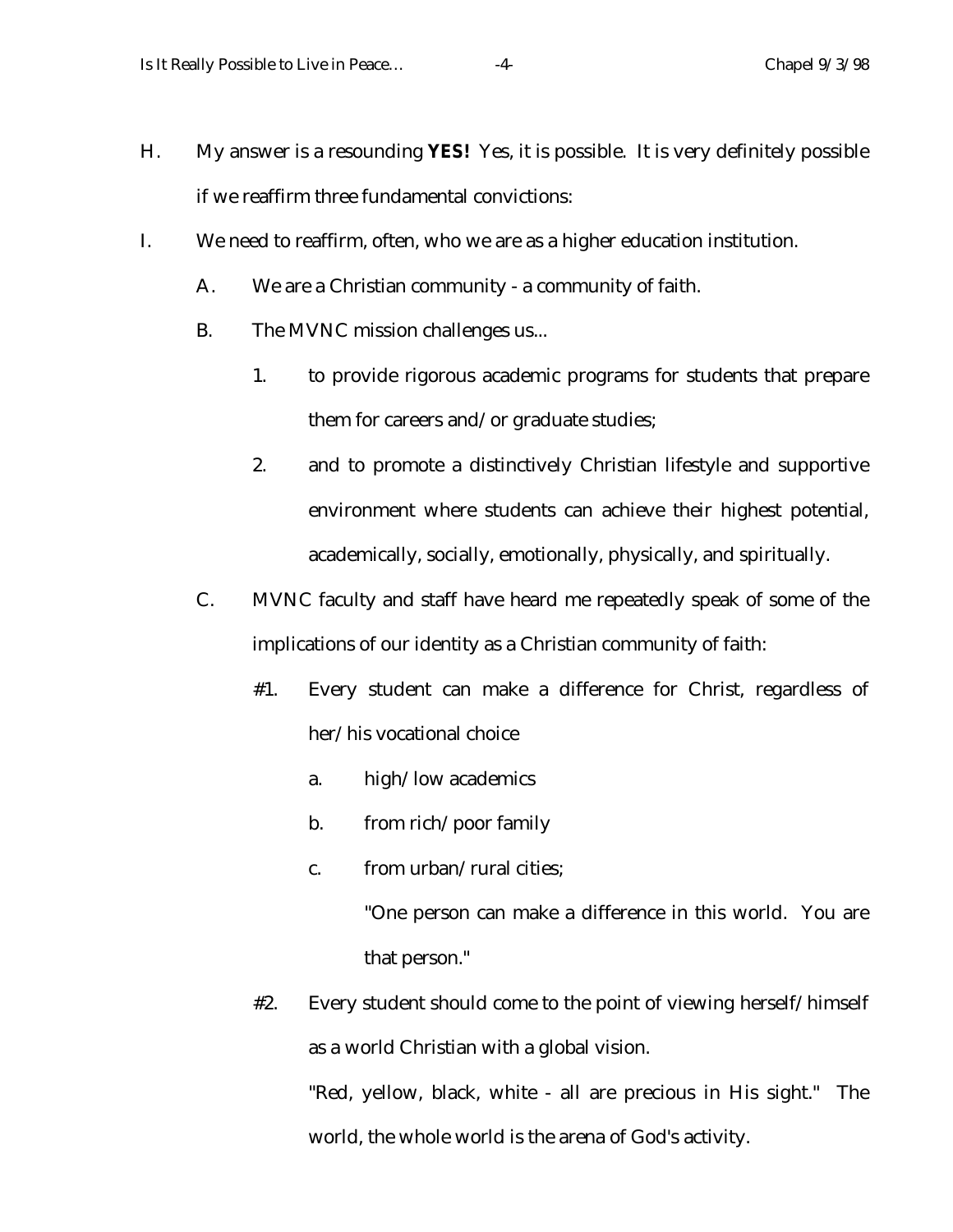#3. Every student, following graduation, can live a holy life to the glory or praise to God, regardless of where his or her vocational assignment takes him/her...

...to Mount Vernon or Manila

...to Columbus or Calcutta

...to Fredericktown or Frankfort

What we are, we are becoming. This means that we must now cultuvate and develop a lifestyle of praise, worship, and thanksgiving.

These three critical differences are the distinctive differences of an MVNC education.

- D. Again, "How can we at MVNC, in the midst of such diversity, live together as Christians in such a way that our relationships are redemptive and a witness to unbelievers of the reconciling work of God in Christ?" First of all, by reaffirming, often, who we are...we are a Christian community of faith.
- II. Secondly, we need to reaffirm often why we exist as a Christian community!
	- A. We exist to communicate and nurture the life of faith in the context of a quality liberal arts educational setting.
	- B. I believe a Christian college is the church at work in higher education
		- 1. If this is true, then we should expect, and even desire, to see an increasing number of unbelievers.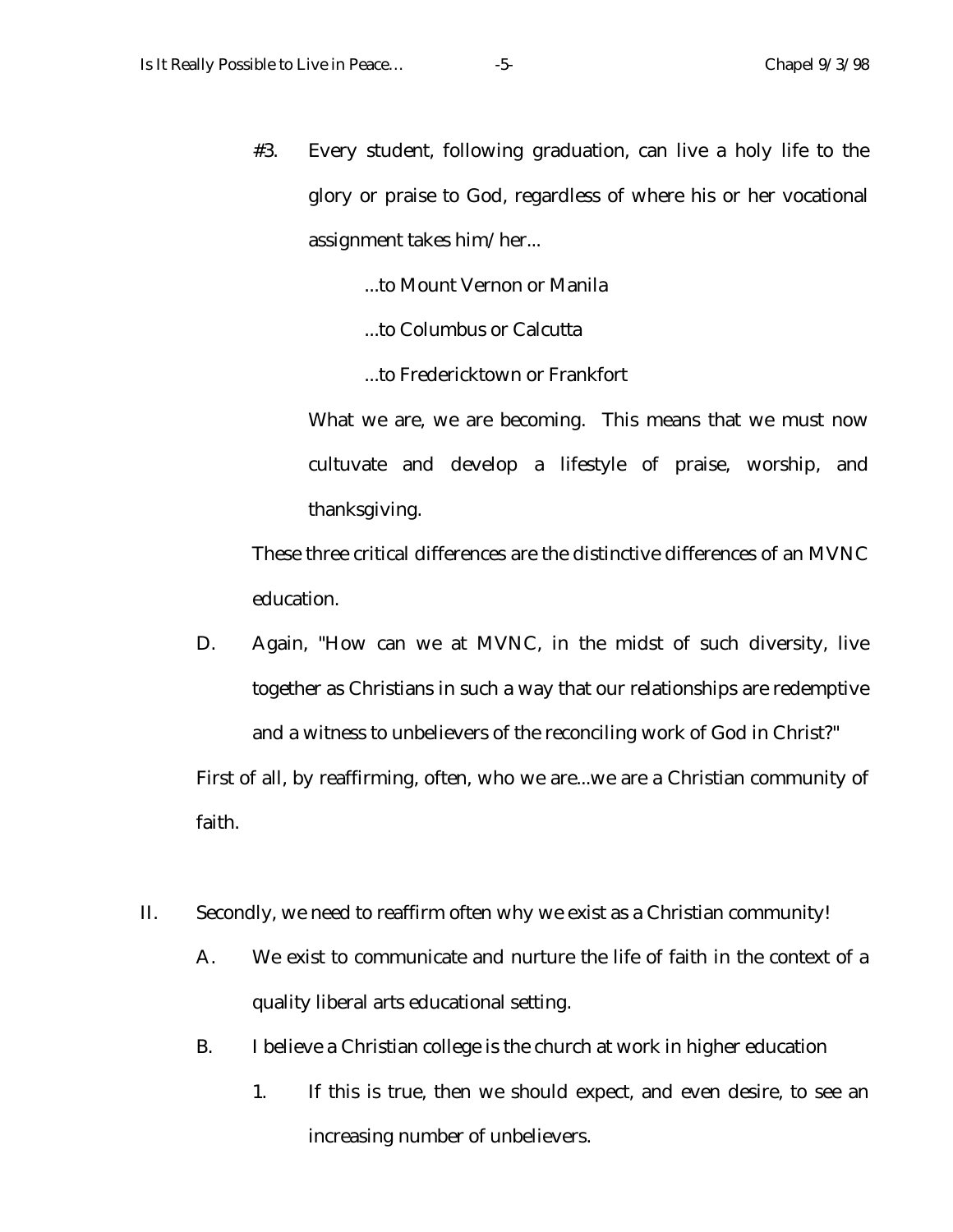- 2. Jesus said, "I have not come to call the righteous, but sinners."
	- a. Non-Christians in our institution provide an opportunity for Christian witness and proclamation of the Christian faith.
	- b. The Christian alternative lifestyle to the unbelievers lifestyle can take place through example, testimony, attitudes, chapel, classrooms, or informal discussions.
- 3. But the task is not only to communicate the faith, our responsibility is the nurture the life of faith in every student regardless of where they are on their spiritual journey.
	- a. courses are taught from a Christian perspective;
	- b. Bible studies are formed for small groups to explore the Bible;
	- c. contemporary issues are addressed in forums from a Christian perspective;
	- d. chapel services are prepared to inspire students to worship and grow in their faith.
- C. We must never forget why we exist as a Christian community to communicate and nurture the life of faith in the context of a quality higher educational institution.
- III. Finally, in order to live together redemptively, we need to reaffirm often how we are to live in a community of faith!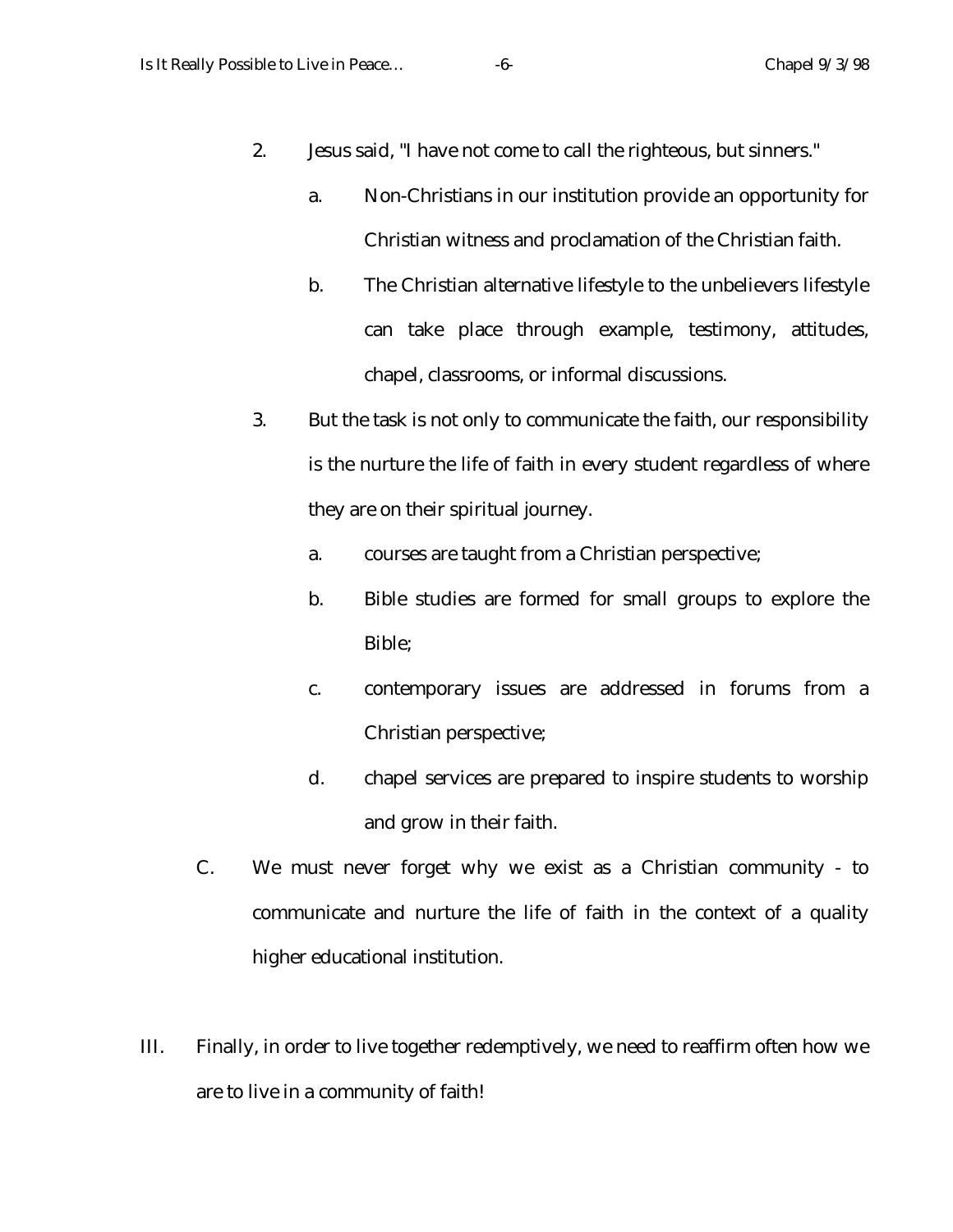- A. We are to live as growing or maturing Christians in faith. We have not arrived. We sometimes make mistakes, error in judgments, as we need to ask for much forgiveness. But we seek to live as growing or maturing Christians in our faith.
- B. Listen again carefully to the key words of Ephesians 4:2—*humility, gentleness, patience, supportiveness (or caregiving).* These are ways we are to live together in peace.
	- 1. Humility a word difficult to define but necessary if the leader is to be effective.
	- 2. Proverbs 15:22: *Before honor is humility.*
- C. In biblical perspective, humility is a prerequisite to the things we seek most in our lives.
	- 1. Listen to these seven ways—very common ways—to spot a humble spirit.
		- a. Humility does not demand its own way.
		- b. Humility exudes an attitude of service (service is doing mundane things that help others).
		- c. Humility does not seek attention or credit.
		- d. Humility forgives when offended, but is hard to offend.
		- e. Humility does not criticize others.
		- f. Humility produces a teachable spirit.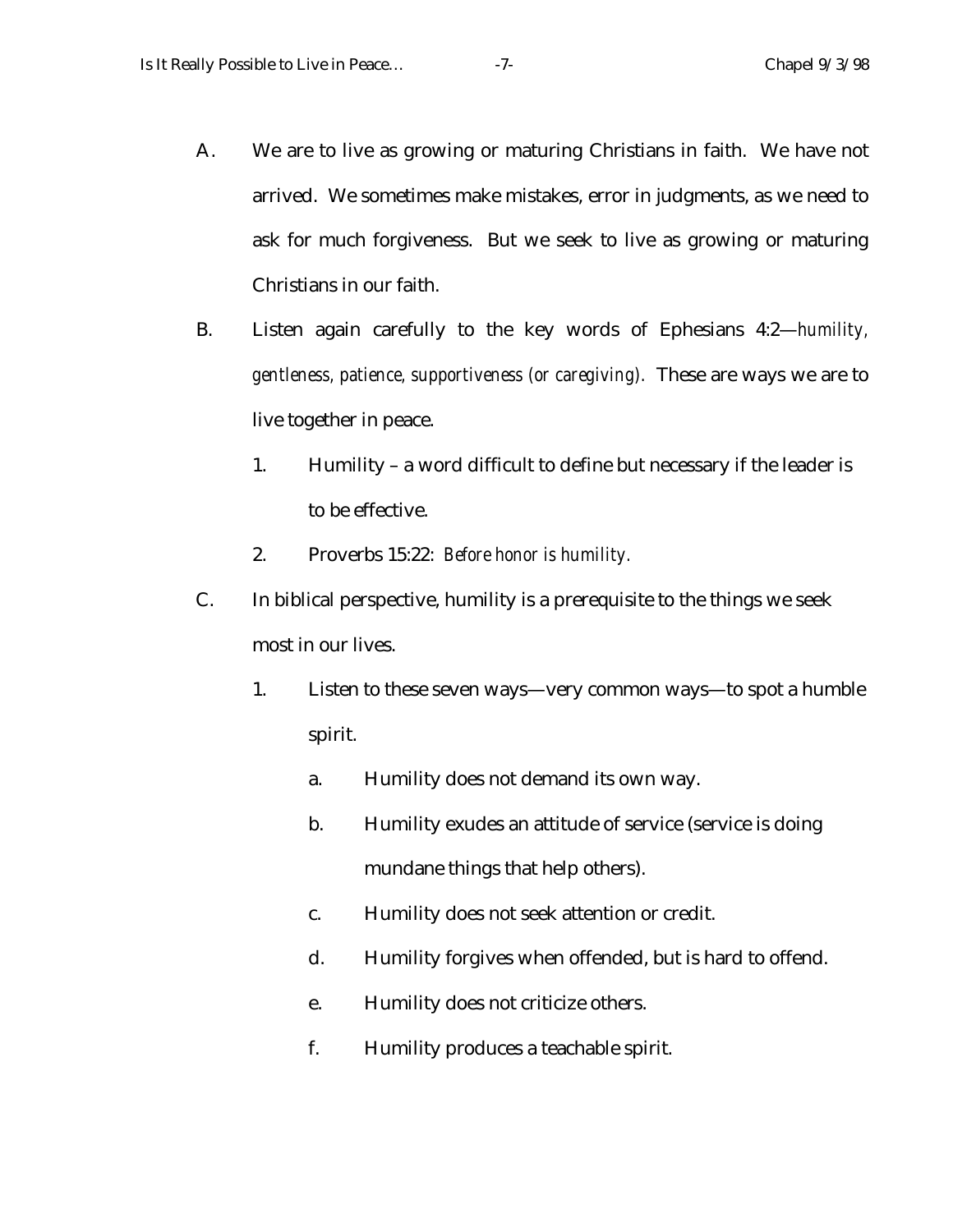- g. Humility is gracious and thankful. In fact, one of the most Godlike attributes we can express is a gracious spirit—a spirit of mercy and thanksgiving.
- 2. Romans 12:21 states that *humble servants overcome evil with good.*
- D. Humility, and other key words in 4:2, relate specifically to 4:25
	- 1. We must relate to others within the community of faith with humility, gentleness, patience, and supportiveness BECAUSE:
		- Verse 25, *We are brothers and sisters in Christ, we are members of one body.*
		- Therefore, as members together of the body of Christ, we are to be honest, and we are not to lie to one another,
		- The following two verses tell us more specifically about how we must relate to each other,
		- *Don't let the sun go down on your anger,* and *In our anger, we are not to sin*. (Stated another way, we are to deal with our differences Christianly.)
	- 2. Paul insists that when believers do not relate to each other in ways described in 4:25-27, Satan gets a foothold into our lives, individually and as a community.
	- 3. Whatever happens in our relationships within the body of Christ…Paul is urging us in the text to "make every effort to live in peace"…to be peacemakers (shalom-givers).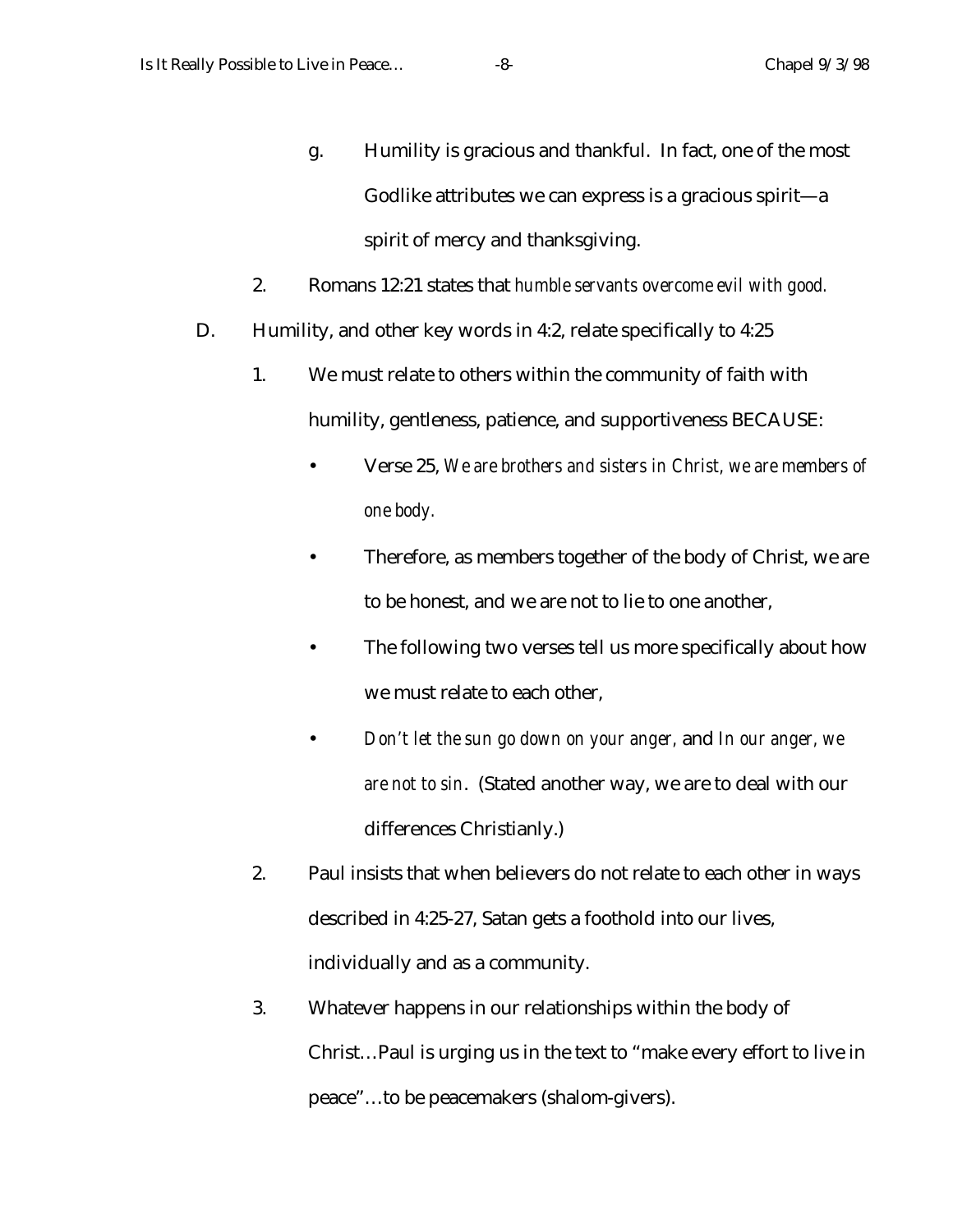- E. Remember the beatitude of Jesus in Matthew 5:9, *Blessed are the peacemakers, for they will be called sons of God.*
	- Blessed are they who extend the shalom (or peace) within themselves to others, so that they, too, experience God's shalom.
	- Blessed are these individuals, these peacemakers, peace-givers, for they will be called children of God.
	- The Hebrew word "shalom" (translated peace) points to the internal, horizontal, and vertical dimensions of peace;
		- To have "shalom" is to be in right relationship with oneself, one's neighbor, and one's God.
		- We are urged to live in this peace (shalom) in all our relationships and to bring this dimension of peace to all our relationships.
- F. I want to be that kind of person, don't you?
	- Don't you think people around us yearn to see some "peacegiving" or "shalom-giving" going on?
		- In our homes, classrooms, community?
		- In our dorms, apartments, churches?
- G. Whatever happens…in our relationships around us, as we seek to wealk worthy of our calling—this is how we should respond to them—a proactive, distinctively-Christian response;
	- not a response that matches their (often) non-Christian approach to you.